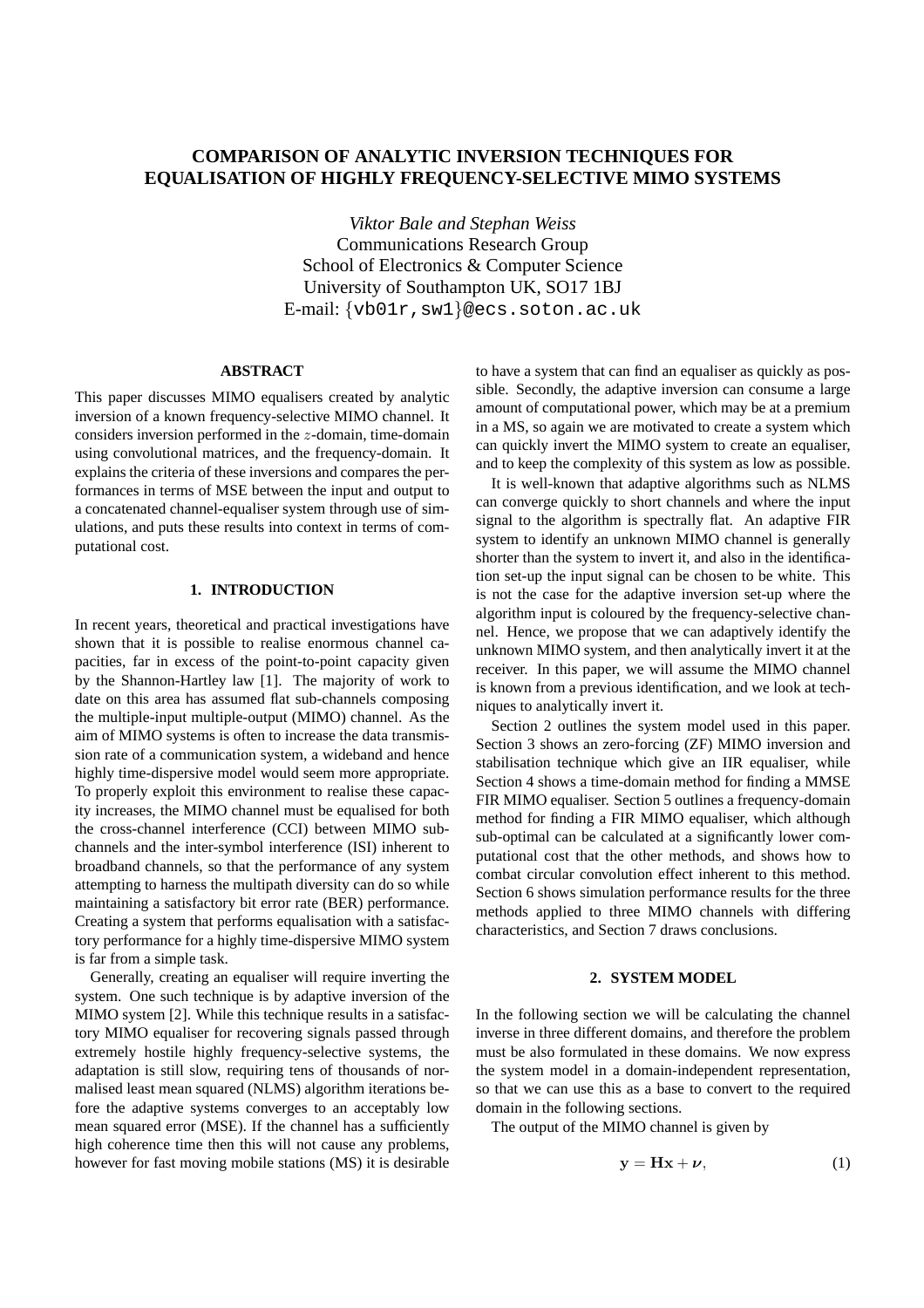

**Fig. 1**. Schematic of a known MIMO channel and a MIMO equaliser shown in three different domains.

where y is a vector of output signals from the known MIMO channel, H, corrupted by AWGN  $\nu$ , and x is a vector of the input signals. The structures of these variables are undefined at this point as they depend on the representation domain. Figure 1 shows this system in combination with a suitable MIMO equaliser G.

# **3.** Z**-DOMAIN INVERSION**

A simple method to calculate the inverse of a MIMO system is to express the problem in the  $z$ -domain and algebraically invert the MIMO matrix. In general, this will result in an IIR system, and although the method is very simple and can lead to an excellent solution in some cases, it can also lead to an unstable solution. Whilst we can use a technique to stabilise the unstable parts of the IIR system, other problems arise if the problem is ill-conditioned that cannot be easily solved.

We start by expressing the MIMO system matrix in the z-domain

$$
\mathbf{H}(z) = \begin{bmatrix} h_{11}(z) & \cdots & h_{M1}(z) \\ \vdots & & \vdots \\ h_{1P}(z) & \cdots & h_{MP}(z) \end{bmatrix}, \quad (2)
$$

where  $h_{mp}(z) = h_{mp}(0)z^0 + h_{mp}(1)z^{-1} + \cdots$ 

 $h_{mp}(L_h+1)z^{-L_h+1}$  and  $L_h$  is the length of the MIMO channel impulse response. Hence the system function becomes  $y(z) = H(z)x(z) + \nu(z)$ , and the elements of the vectors and matrix are all functions in z. The inverse criterion can now be expressed

$$
\mathbf{G}(z)\mathbf{H}(z) = z^{-d}\mathbf{I},\tag{3}
$$

which results in the zero-forcing solution. The inverse  $G(z)$ is given by

$$
\mathbf{G}(z) = (z^d \tilde{\mathbf{H}}(z) \mathbf{H}(z))^{-1} \tilde{\mathbf{H}}(z), \tag{4}
$$

where  $\tilde{H}$  is the parahermitian on  $H$  [3].

The inversion of  $H(z)H(z)$  can be found using the standard Gaussian algebraic elimination method, where we perform row operations on the polynomials in  $z$  in the same way as if they where scalars. The inverse is stable if  $det(\mathbf{H}(z)\mathbf{H}(z))$  is minimum phase. Problems arise when the determinant is non-minimum phase and therefore we must use a stabilisation technique where we express the determinant polynomial in terms of its roots. The roots with a magnitude less than one can be reconstructed into a stable IIR system. The remaining roots are expressed in partial fraction form and then converted into stable infinite length anti-causal FIR systems using the relationship

$$
\frac{1}{1 - az} = \sum_{n=0}^{\infty} a^n z^n \qquad |a| < 1,\tag{5}
$$

where  $a$  is the reciprocal of the pole, and taking care to deal with multiple co-located poles correctly. We now truncate this at an appropriate value for  $n$  where  $a^n$  has decayed to a suitably small value, and introduce a delay to make the system causal. This forms the basis for a delayed causal stable FIR approximation of an unstable IIR system.

While this works well in theory, in practice an illconditioned MIMO system where the determinants have roots near the unit circle in the z-domain can cause fatal problems. During the stabilisation process we need to calculate the roots of the determinant polynomial, but this operation is very prone to finite accuracy round-off errors during computation. After the stabilisation operations on the roots the polynomial must be reconstructed and the small inaccuracies in the root-finding operation are magnified so that previously stable parts of the determinant close to but inside the unit circle have now migrated to outside the unit circle and have become unstable. The only obvious solution to this is to increase the machine accuracy so that the roots can be accurately found.

If the determinant can be guaranteed to be minimum phase we can cut out the stabilisation process and this z-domain method not only works very well, but has a low computational complexity of  $\mathcal{O}(L_h \log_2 L_h)$  for a MIMO system of fixed dimensions, assuming the convolutions in the calculation of  $\mathbf{H}(z) \mathbf{H}(z)$  in the determinant are performed using FFTs. If the determinant is non-minimum phase and there are no determinant roots near the unit circle good performance is still possible using the stabilisation process, although the computational complexity becomes  $\mathcal{O}(L_h^3)$ .

In a low noise environment where the determinant of the channel has no roots near the unit circle, this z-domain technique can work very well and quickly. Unfortunately, we cannot usually guarantee that the determinant will either be minimum phase, or have no roots near the unit circle when it is non-minimum phase, and so this method is unsuitable for the equalisation of MIMO systems in general. Also, the ZF solution will generally not exhibit favourable behaviour in a noisy environment, and the calculation of an MMSE solution in the z-domain is very complicated [4].

# **4. TIME-DOMAIN INVERSION**

We may represent the time-dispersiveness of the MIMO system in the time-domain where the impulse response of each sub-channel forming the MIMO system are arranged into a convolutional matrix. Each sub-channel has its own convolutional matrix and all of these matrices are augmented and stacked to produce a large parent MIMO convolutional matrix  $[2, 5, 6]$ . The convolution matrix for the sub-channel be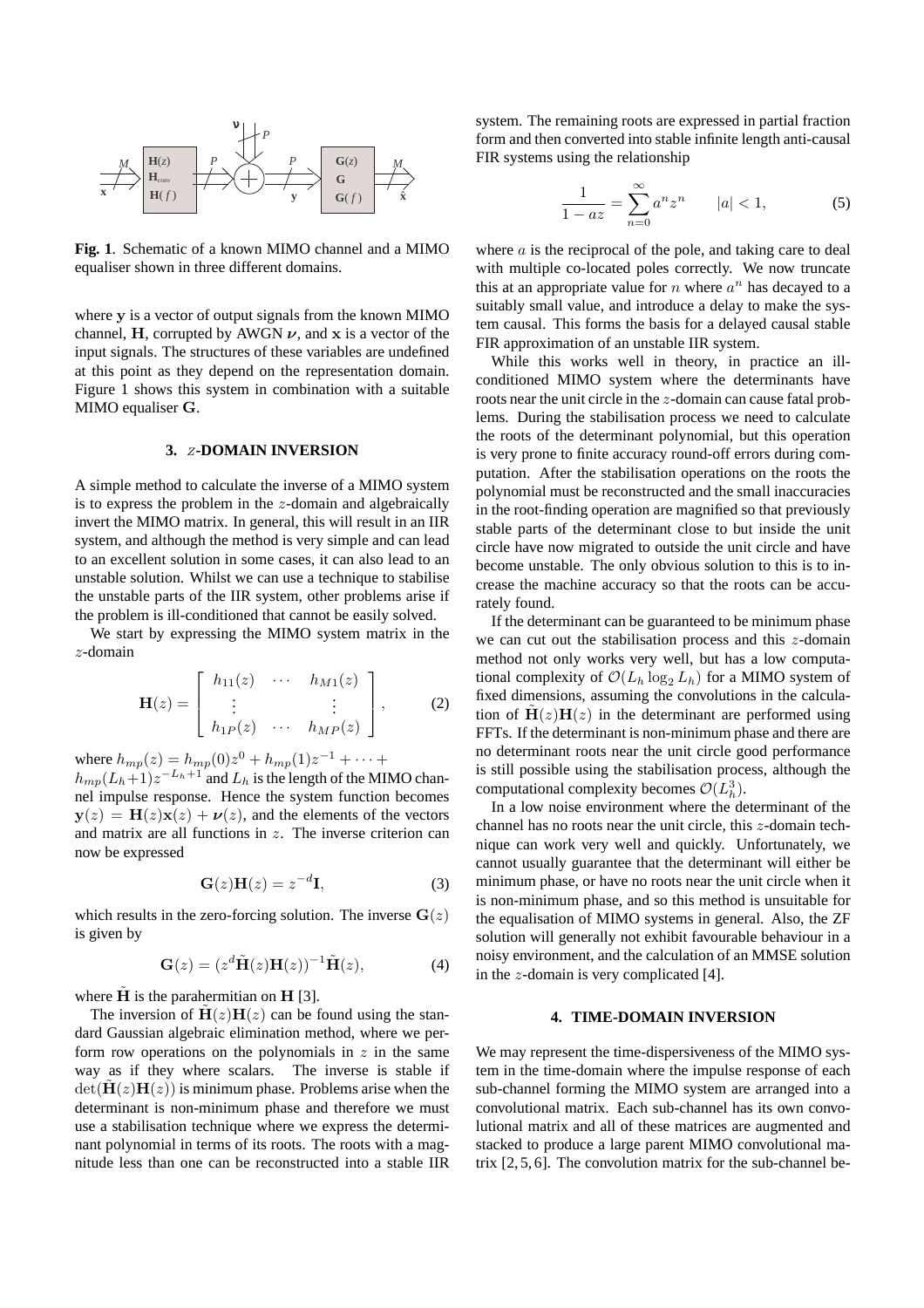tween transmitter  $m$  and receiver  $p$  is given by

$$
\mathbf{H}_{mp} = \begin{bmatrix} \mathbf{h}_{mp}^H & \cdots & \cdots & 0 & 0 \\ 0 & \mathbf{h}_{mp}^H & \cdots & \ddots & 0 \\ 0 & 0 & \ddots & \ddots & \vdots \\ 0 & 0 & \cdots & \mathbf{h}_{mp}^H & \cdots \end{bmatrix}, \quad (6)
$$

where  $\mathbf{h}_{mp} = [h_{mp}[0] \cdots h_{mp}[L_h - 1]]^H$  is the subchannel impulse response. We may construct a parent convolutional matrix  $H$  over all m and p, yielding

$$
\mathbf{H}_{\text{conv}} = \left[ \begin{array}{cccc} \mathbf{H}_{11} & \mathbf{H}_{21} & \cdots & \mathbf{H}_{M1} \\ \mathbf{H}_{12} & \mathbf{H}_{22} & \cdots & \mathbf{H}_{M2} \\ \vdots & \vdots & \ddots & \vdots \\ \mathbf{H}_{1P} & \mathbf{H}_{2P} & \cdots & \mathbf{H}_{MP} \end{array} \right], \qquad (7)
$$

where  $H_{conv}$  is of dimensions  $PL_q \times M(L_h + L_q - 1)$  and  $L_q$  is the chosen length of the MISO equaliser filters. Using this we create a transmission model  $y = H_{conv}x + \nu$ , where x is a length  $M(L_h + L_g - 1)$  stacked vector representing the input to the MIMO system,  $\nu$  is a length  $PL_q$ vector representing AWGN and y is a length  $PL<sub>g</sub>$  vector representing the output. Note that both the varying nature of the signals in time and the multiple inputs/output are represented in one dimension in the input, output and noise vectors. To find the MIMO equaliser we must obtain a matrix G so that after a signal is passed through the channel and equaliser, there should ideally only be a delay. We may find G using the well-known Weiner-Hopf solution [7],  $\mathbf{g}_m = \mathbf{R}^{-1} \mathbf{p}_m$  where  $\mathbf{g}_m = [\mathbf{g}_{m1}^H \quad \mathbf{g}_{m2}^H \quad \cdots \quad \mathbf{g}_{mP}^H]^H$ and  $\mathbf{g}_{mp} = [g_{mp}[0] \quad g_{mp}[1] \quad \cdots \quad g_{mp}[L_g-1]]^H$ . After some mathematical development we can calculate that  $\mathbf{R} = \sigma_x^2 \mathbf{H}_{\text{conv}} \mathbf{H}_{\text{conv}}^H + \sigma_v^2 \mathbf{I}$ , assuming that all the input variances and noise powers are the same, where  $\sigma_x^2$  is the power of the input signal  $x[n]$  and  $\sigma_{\nu}^2$  is the power of the noise  $\nu[n]$ at each receiver. Also, we can shown that  $\mathbf{p}_m = \mathbf{H}_{conv} \mathbf{d}_m$ , where  $\mathbf{d}_m$  is a channel selection and delay vector. We may now find  $\mathbf{g}_m = (\sigma_x^2 \mathbf{H}_{\text{conv}} \mathbf{H}_{\text{conv}}^H + \sigma_\nu^2 \mathbf{I})^\dagger \mathbf{H}_{\text{conv}} \mathbf{d}_m$ , where we have used the pseudo-inverse  $\{\cdot\}^{\dagger}$  for valid cases where  $M > P$  and  $\mathbf{H}_{conv} \mathbf{H}_{conv}^H$  may be rank-deficient. After further mathematical development we can relate this to the regularised pseudo-inverse of the channel

$$
\mathbf{g}_m^H \ = \ \mathbf{d}_m^H \left( \mathbf{H}_{\text{conv}}^H \mathbf{H}_{\text{conv}} + \mathbf{H}_{\text{conv}}^H \mathbf{R}_{\nu} (\mathbf{H}_{\text{conv}}^H)^{\dagger} \right)^{-1} \mathbf{H}_{\text{conv}}^H(\mathbf{8})
$$

$$
= \mathbf{d}_{m}^{H} \left( \mathbf{H}_{\text{conv}}^{H} \mathbf{H}_{\text{conv}} + \sigma_{\nu}^{2} \mathbf{I} \right)^{-1} \mathbf{H}_{\text{conv}}^{H}, \tag{9}
$$

where  $\mathbf{R}_{\nu}$  is the auto-correlation matrix of the noise. We must, of course, perform this calculation M times for each of the transmitted data streams and can then stack the  $g_m$ 's to create the MIMO equaliser matrix G. The main difference between this method and the z-domain method in the previous section is that this will always produce a FIR solution while the z-domain method will in general produce an IIR solution. Also, with this method we are free to choose the length of the equaliser so we can always choose it to give good performance, albeit that this will be at the expense of greater computational complexity for the equaliser calculation.

While the method usually works well, the complexity can become large very quickly with an increasing  $L_q$ , due to the fact that this causes both dimensions of  $\mathbf{H}_{\text{conv}}$  to increase. After some algebraic development the complexity with respect to  $L_q$  involved in calculating  $\mathbf{g}_{\mathbf{m}} \forall m \in 1 : M$ can be shown to be  $\mathcal{O}(L_g^3)$ . Notice that this is greater than the  $\mathcal{O}(L_h^3)$  of the z-domain method, as generally we choose  $L_q > L_h$ . From this we see that it is beneficial for computational simplicity to keep  $L_g$  as low as possible while still achieving satisfactory performance. Alternatively we may seek a lower complexity method.

#### **5. FREQUENCY-DOMAIN INVERSION**

We may arrange for the impulse responses of the subchannels to be transformed into their spectral representations, and hence formulate the problem in the frequency domain. In this case the elements of the MIMO channel matrix are functions of frequency, as are the elements of  $x$ ,  $\nu$  and y. Hence we have the frequency-domain system function  $y(f) = H(f)x(f) + \nu(f)$ . We may use the FFT to obtain the frequency-domain representations of the time-domain signals. The main advantage of processing the problem in the frequency-domain is that the inversion of H becomes very simple as we may now deal with  $K$  scalar valued MIMO matrices for each frequency bin which are independent, where  $K$  in the number of frequency bins of the FFT, and invert each matrix using the standard algebraic method. We use the pseudo-inverse

$$
\mathbf{G}^{H}[f] = e^{-j2\pi fd} \left( \mathbf{H}^{H}[f] \mathbf{H}[f] \right)^{-1} \mathbf{H}^{H}[f],\tag{10}
$$

where  $e^{-j2\pi fd}$  is a d symbol delay in the columns to make the non-causal part of the response realisable. After we have calculated  $G[f]$  we simply apply K IFFTs across each element of all the scalar-valued spectral inverse matrices. Performing adaptation in the frequency-domain, however, provides its own challenges, as for example the system must wait to accumulate enough data on which so perform the FFT. Another problem not present with the time-domain method is that of circular convolution effects caused by performing frequency-domain processing [8]. The usual method to overcome this is by zero-padding the channel to at least length  $2L<sub>h</sub>$ . Fortunately this is implicit to be method as we choose a length  $L_q$  FFT to obtain an equaliser of the correct length and we usually choose  $L_q > 2L_h$ , hence we avoid this problem. Unfortunately, this technique is not completely effective due to fact we are performing a deconvolution as shown by Kirkeby et al. in [9]. The solution they proposed to ameliorate the circular convolution or wrap-around effects is to add a regularisation co-efficient even in a noiseless environment chosen using a pragmatic approach, and this does solve the problem very effectively. Unfortunately the timedomain derivation which shows that a noise power regularisation term results in an MMSE solution does not apply to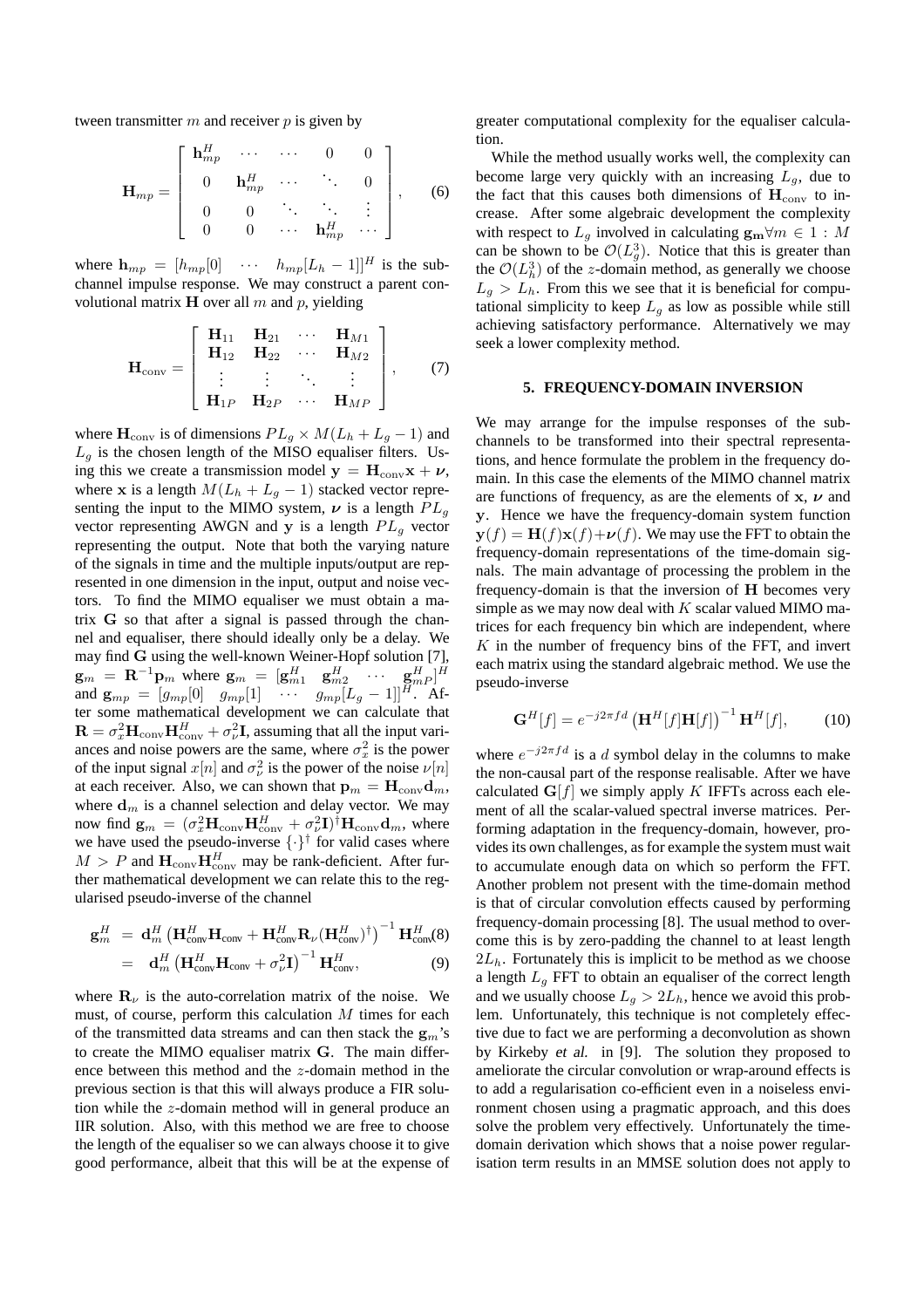this frequency-domain method, due to the wrap-around effects. However, at low SNRs where the error due to noise dominates over the error due to the wrap-around effects it is still be beneficial to regularise by the noise power. In these cases the performance is the same as the optimum MMSE time-domain solution. The regularised solution is given by

$$
\mathbf{G}^{H}[f] = e^{-j2\pi fd} \left( \mathbf{H}^{H}[f] \mathbf{H}[f] + \beta \mathbf{I} \right)^{-1} \mathbf{H}^{H}[f]. \quad (11)
$$

At low SNRs we may choose  $\beta = \sigma_{\nu}^2$  as with the timedomain method, and then at some critical SNR switch to a fixed value for  $\beta$  that regularises for the wrap-around effects. The complexity of this frequency-domain method is dominated by the FFTs that are required during its execution, and so is  $\mathcal{O}(L_q \log_2 L_q)$ , which is by far the lowest of the three methods.

### **6. SIMULATIONS**

For the simulations we use three MIMO channels. The first is a  $2 \times 2$  channel with length 2 FIR sub-channels, and the eigenvalue spread of the convolutional MIMO channel matrix, H, which gives a measure of the difficulty in inverting the MIMO channel using the time-domain technique in Section 4 is about 20 [7]. The MIMO channel determinant is non-minimum phase and hence the IIR inverse is unstable, but there are no zeros near the unit circle. The second and third channels are  $2 \times 2$  MIMO channels based on measurements taken from the Signal Processing Information Base (SPIB) at Rice University [10] and in both cases the subchannel comprising the MIMO channel are truncated to 50 taps and start from just before the main part of the response. The second MIMO channel uses the unmodified channels from SPIB, and the MIMO channel has a minimum phase determinant in the z-domain. The RMS delay spread of the sub-channels are between  $6.6ns$  and  $0.4\mu s$ , and the eigenvalue spread of the convolutional MIMO channel is 13. For the third MIMO channel, the channels are modified to make them very frequency-selective, creating an extremely hostile  $2 \times 2$  MIMO system with a non-minimum phase determinant with poles near the unit circle in the z-domain. In this case the RMS delay spread is between  $0.4\mu s$  and  $0.5\mu s$  and the eigenvalue spread of the convolutional MIMO channel matrix is 962. The z-domain inversion is ZF, the time-domain inversion is MMSE and the frequency-domain inversion is a regularised ZF that approaches the MMSE at low SNRs. The MSE is assessed by passing white noise through the concatenated channel-equaliser system, and measuring the difference between the input and output.

Figure 2 shows the three equalisers calculated from inversion in the relevant domains using the first channel. The z-domain inversion is possible as there are no poles near the unit circle so we employ the stabilisation technique described in Section 3 using a length 32 FIR filter to approximate the unstable part of the IIR determinant. With both the time-domain and frequency-domain inversion we also use a length 32 FIR inverse. We see that at low SNRs the timedomain and frequency-domain techniques perform similarly



Fig. 2. MSE curves for z, time and frequency-domain inversion in a mildly time-dispersive noisy environment.

and both are much better than the z-domain technique of account of the different inversion criterion. At mid SNR levels all the performances are similar but at high SNRs we see that the z-domain technique is superior due to its IIR part; remember that the z-domain inverse still retains this from the stable part of the IIR determinant. The time-domain method follows closely, with the frequency-domain technique performing somewhat worse. In Section 5 we explained that we should use a regularisation factor even in a noiseless environment on account of the circular convolution effects but here the optimum factor is found to be approximately zero, so this is the best performance possible with the frequencydomain technique. The frequency-domain method appears to result in the best performance compromise in terms of MSE, which is the same as optimum MMSE performance at the more realistic lower SNR values, and at a considerably lower computational cost that the time-domain method.

Figure 3 shows the performance of inversion with the severely time-dispersive MIMO channel with a minimum phase determinant. We use length 280 filters for the timedomain and frequency-domain equalisers. At low and mid SNR the results are similar to the mildly time-dispersive channel. At high SNR the z-domain method is still the best, but the time-domain and frequency-domain inverse performances are much closer to each other now. As the determinant is minimum phase no stabilisation is required for the zdomain inversion, and so this method has significantly lower computational complexity than the other two methods. Also its performance is only 3 dB worse that the MMSE case at SNR=0, which may be deemed acceptable given the computation savings.

Figure 4 shows the performances for the severely timedispersive and frequency-selective MIMO channel with poles near the unit circle and a non-minimum phase determinant. The z-domain techniques was unable to calculate an equaliser at all for reasons explained in Section 3 and so no result is shown. The frequency-domain inverse regularised by the noise power performs well at low SNR, but at